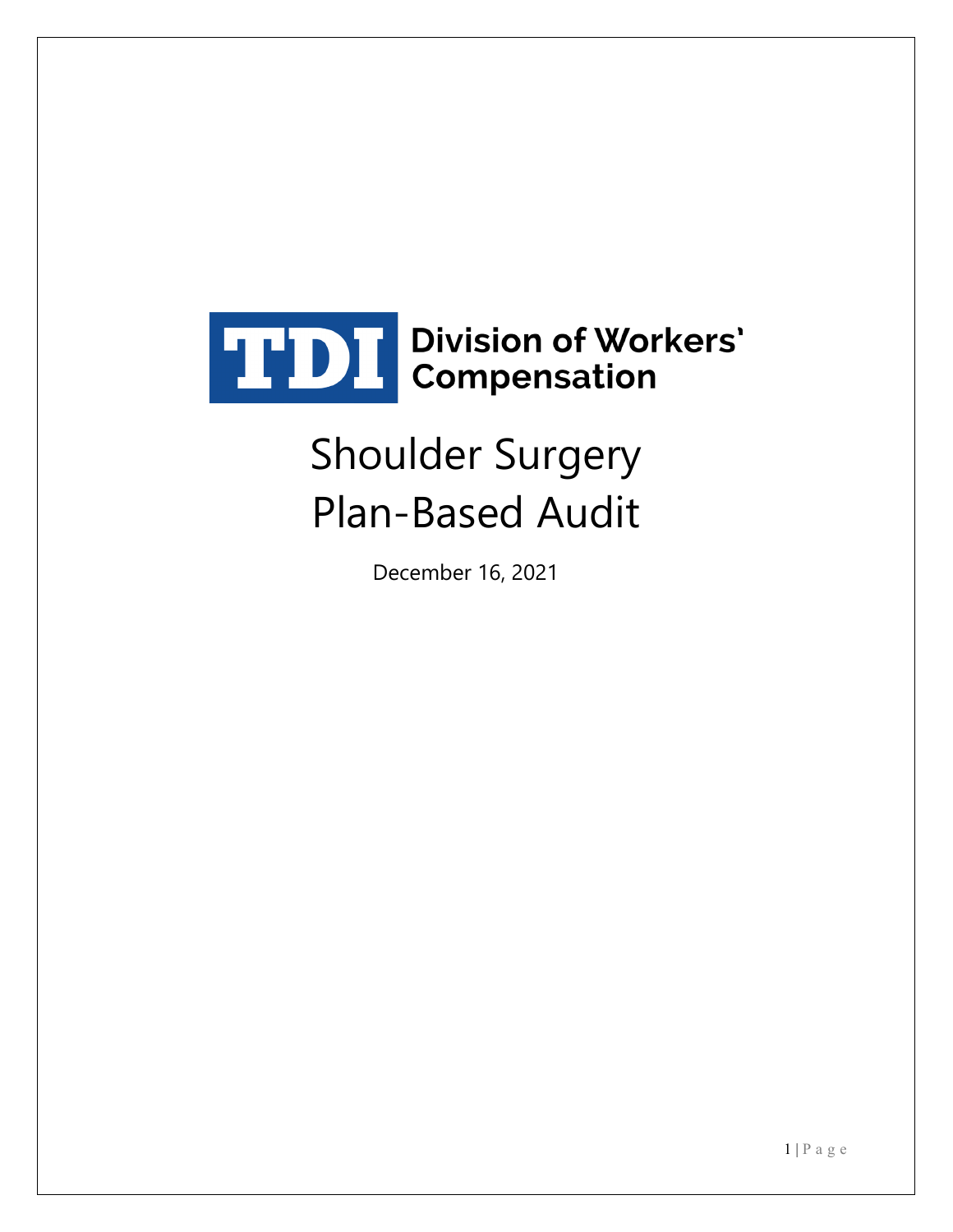#### **Section I: General Statement and Overview**

Texas Department of Insurance, Division of Workers' Compensation (DWC) is required by Texas Labor Code §413.002 to "monitor health care providers, insurance carriers, independent review organizations, and workers' compensation claimants who receive medical services to ensure the compliance of those persons with rules adopted by the commissioner relating to health care, including medical policies and fee guidelines." Texas Labor Code §413.0512 requires the Medical Quality Review Panel (MQRP) to recommend to the medical advisor "appropriate action regarding doctors, other health care providers, insurance carriers, utilization review agents, and independent review organizations."

DWC will manage the Medical Quality Review Process in a manner that is fair to all workers' compensation system participants, open, and transparent to the extent consistent with state confidentiality laws and provide the subject of a review the opportunity to participate throughout the Medical Quality Review Process.

Medical quality reviews help DWC monitor compliance with the Texas Labor Code and DWC rules. They also ensure that injured employees in the workers' compensation system receive reasonable and medically necessary health care that is timely, cost-effective, and facilitates functional recovery and appropriate return-to-work outcomes. Under Texas Labor Code §408.023(l)(3), DWC shall collect information regarding cost and utilization of health care provided or authorized by a treating doctor.

Preauthorization is a form of prospective review of health care services to be provided to an injured employee. The insurance carrier is liable for all reasonable and necessary medical costs relating to the preauthorization of health care. All requests for preauthorization must go through utilization review under 28 Texas Administrative Code (TAC) Chapter 19, Subchapter U, and 28 TAC Chapters 133 and 180. Under Labor Code §§408.026 and 413.014, and TAC §134.600, non-emergency health care requiring preauthorization includes outpatient surgical or ambulatory surgical services.

Neither acromioplasty nor distal clavicle resection procedures conducted as part of a shoulder rotator cuff repair are recommended by the *Official Disability Guidelines* (ODG) for workers' compensation patients. Acromioplasty has been found to offer no additional benefit during rotator cuff repair, adding potential increased morbidity. Pain reduction has not been significantly reduced following surgery for shoulder impingement syndrome, and over half fail to regain normal shoulder function or active range-of-motion. Distal clavicle resection is not recommended for asymptomatic radiographic acromioclavicular arthritis during rotator cuff repair. A higher incidence of pain and cosmetic acromioclavicular instability has been reported for distal clavicle resection when performed in conjunction with rotator cuff repair, where distal clavicle resection is not recommended for asymptomatic arthritis. Reviewing the appropriateness and recordkeeping of an acromioplasty or distal clavicle resection procedure conducted as part of a shoulder rotator cuff repair is necessary to ensure the delivery of quality health care in a cost-effective manner, including protecting the safety of injured employees.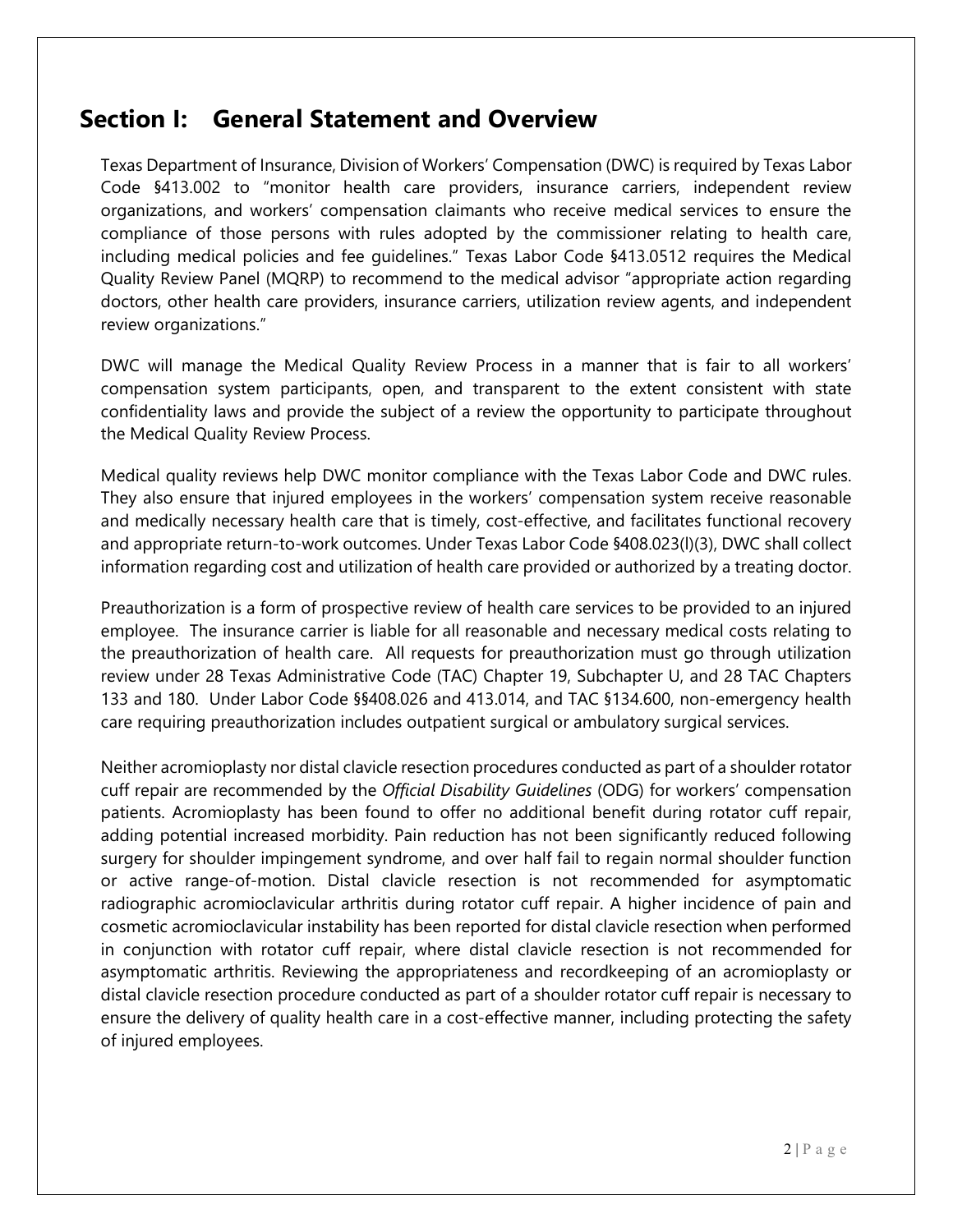#### **Section II: Purpose**

- Promote the delivery of quality health care in a cost-effective manner, including protecting the safety of injured employees.
- Ensure that health care providers adhere to the ODG and medically accepted standards of care for performing acromioplasty or distal clavicle resection procedures conducted as part of a shoulder rotator cuff repair, including the appropriate recordkeeping of these procedures.

## **Section III: Scope and Methodology**

- Includes health care providers who performed acromioplasty or distal clavicle resection procedures conducted as part of a shoulder rotator cuff repair for injured employees:
	- $\circ$  Where the shoulder rotator cuff repair was billed with Current Procedural Terminology (CPT) codes 23410, 23412, or 29827;
	- o Where the shoulder rotator cuff repair was no earlier than 90 days from date of injury;
	- o Where the shoulder rotator cuff repair was the first rotator cuff repair; and
	- $\circ$  Where the shoulder rotator cuff repair was also billed for an acromioplasty or distal clavicle resection procedure with CPT codes 29824, 29826, 23420, or 23120.
- Procedures for determining the reasonableness of a doctor's decision and recordkeeping regarding return to work are set forth in Section II of the Medical Quality Review Process, specifically, the adopted return to work guidelines. See also Texas Labor Code §§413.002, 413.013, and 413.05115.

#### **Section IV: Selection Criteria**

- Time frame to select data:
	- o Health care providers will be identified through the medical bill and payment data.
	- $\circ$  Cases will be identified through medical bill and payment data submitted to DWC with dates of service on or after July 1, 2019, through March 31, 2020, which contain CPT codes 23410, 23412, or 29827 as the primary procedure and CPT codes 29824, 29826, 23420, or 23120 as the secondary procedure;
- Subject selection:
	- $\circ$  DWC will select the top 10 health care providers who performed the most acromioplasty or distal clavicle resection procedures as part of a first-time rotator cuff repair procedure.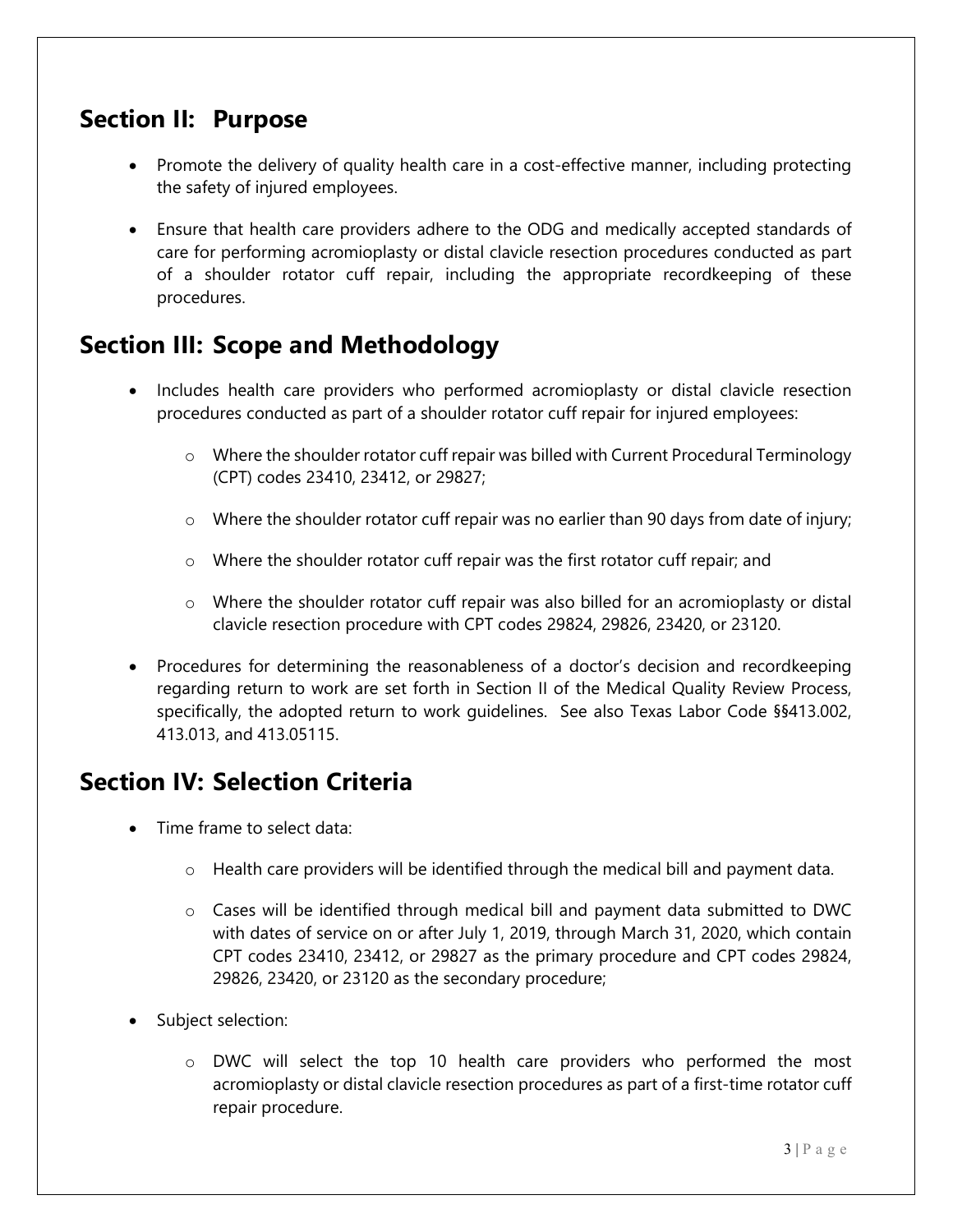- $\circ$  In the event of a tie, DWC will select the health care provider with the highest number of bills.
- Case selection:
	- o Identify bills where the injured employee had a shoulder rotator cuff repair surgery:
		- **billed with CPT codes 23410, 23412, or 29827;**
		- was no earlier than 90 days from date of injury;
		- was the first rotator cuff repair; and
		- an acromioplasty or distal clavicle resection procedure was billed with CPT codes 29824, 29826, 23120, or 23420.
	- o Include only one bill per each unique surgical event.
	- o Randomly select five (5) bills.

#### **Section V: Roles and Responsibilities**

Information Management Services (IMS)

- Provides a list of subjects and cases based on the scope, methodology, and selection criteria.
- Coordinates code review of programming used to meet the scope, methodology, and selection criteria as outlined in Sections III and IV.
- Selects the case files for medical quality review based on selection criteria.

Health Care Quality Review (HCQR)

- Notifies health care providers identified through the chosen cases for medical quality review and requests documents.
- Requests another subject or case from IMS if the nurse investigator verifies in writing that a subject or case did not meet the approved plan-based audit criteria.
- Selects MQRP members to perform a review in accordance with 28 TAC §§180.22, 180.66, and 180.68.
- Provides an executive summary to the commissioner of workers' compensation upon conclusion of the plan-based audit.

Medical Advisor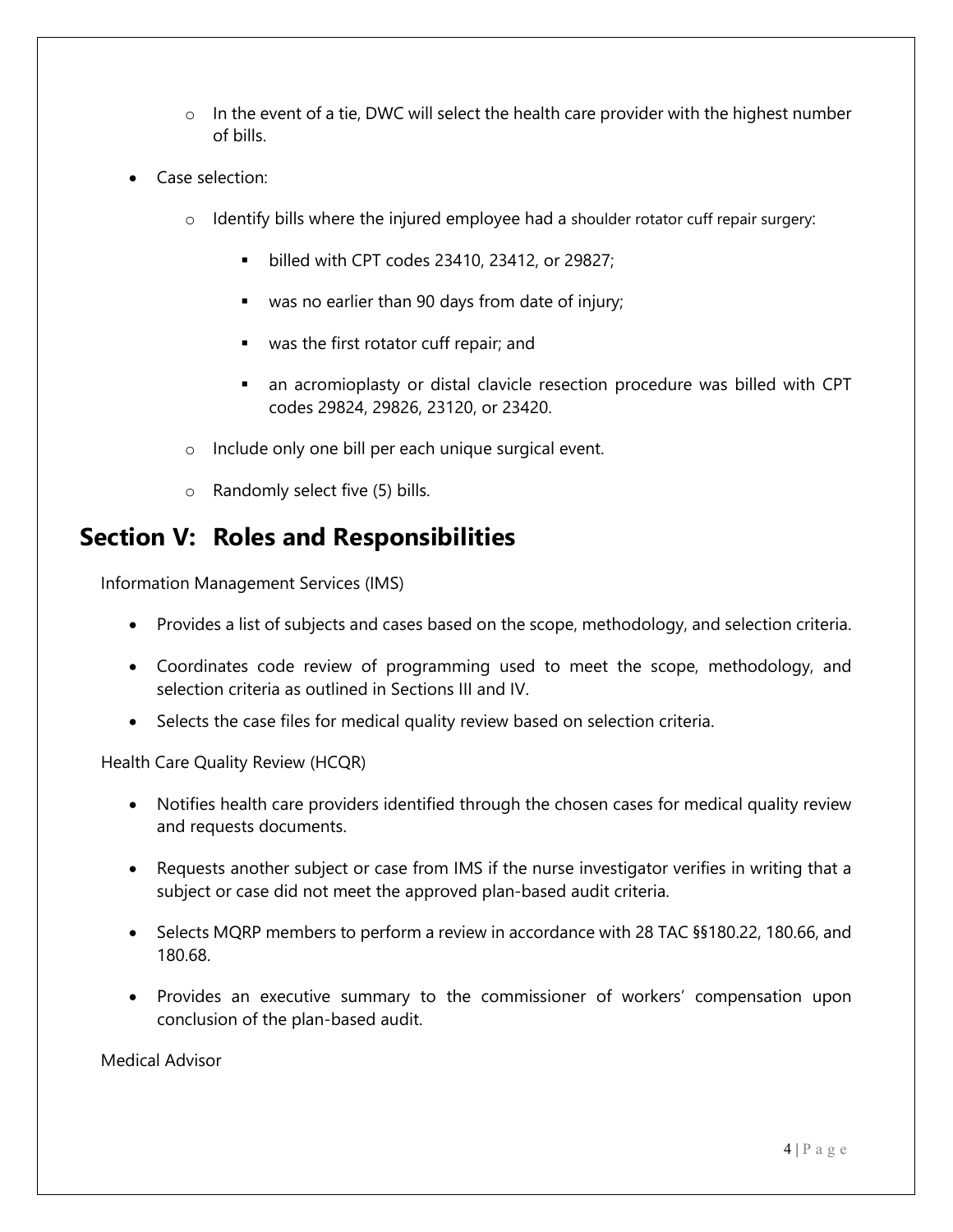• Develops questions for MQRP experts. The questions will be approved by the commissioner of workers' compensation prior to records being sent to MQRP experts.

## **Section VI: Conflicts**

This plan-based audit complies with the approved medical quality review process. However, if a specific conflict exists between this plan-based audit and the medical quality review process, this plan-based audit prevails.